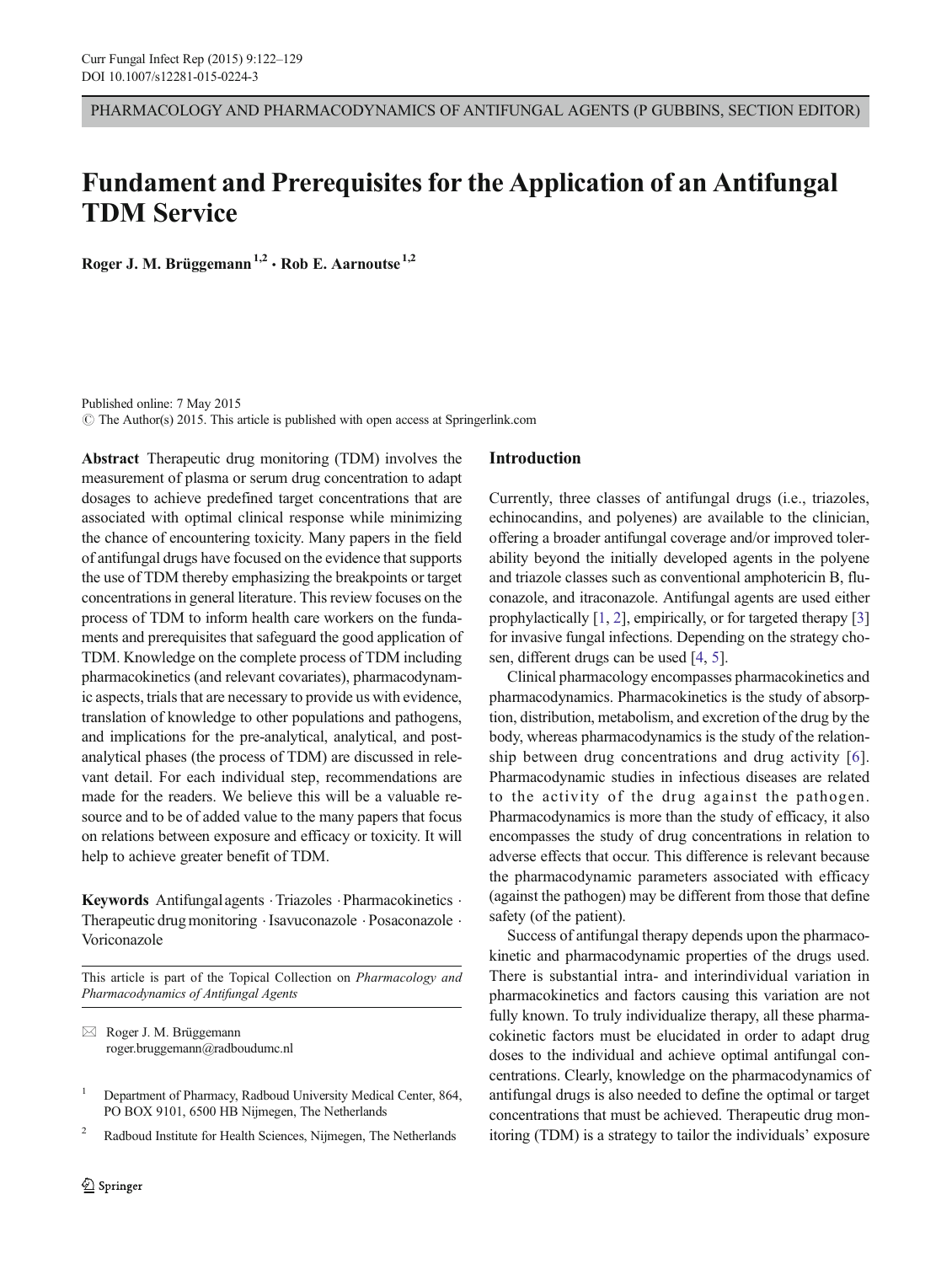by assessing a patient's serum or plasma concentration and subsequently adjusting the dosing regimen. TDM integrates pharmacokinetic and pharmacodynamic knowledge at an individual patient level. Over the past decade, much evidence has been published supporting a role for TDM in the class of azole antifungal drugs [\[7](#page-6-0)–[17\]](#page-6-0).

TDM is increasingly considered a standard of care for antifungal therapy for certain drug-pathogen combinations. Recently, we have reviewed the underlying concepts and indications as well as clinical breakpoints for TDM as a component of antifungal therapy [\[18,](#page-6-0) [19\]](#page-6-0). Also, guidelines such as the upcoming ESCMID guideline on the treatment of Aspergillus infections and the ECIL guidelines will cover the role of TDM (personal communication).

This review provides clinicians the fundaments and prerequisites that safeguard the proper application of TDM. We believe this will be a valuable resource and to be of added value to the many papers focusing on relations between exposure and efficacy or toxicity. For that purpose, several important steps in the process of TDM will be touched upon including the need to have solid information on pharmacokinetics (and relevant covariates), pharmacodynamic aspects, trials that are necessary to provide us with evidence, translation of knowledge to other populations and pathogens, and implications for the pre-analytical, analytical, and post-analytical phases (the process of TDM). Every step has to be controlled to the best optimal extent to use this diagnostic service in its best possible way. The focus will be on the triazole agents voriconazole, posaconazole, and the recently licensed isavuconazole.

### TDM of Antifungal Drugs

For TDM to be useful, it has to fulfill several criteria [[20\]](#page-7-0). Most importantly, there should be large interindividual variability in pharmacokinetics; a good relationship should exist between drug concentrations and effect, a target range should be defined, and no more direct intermediate measure of patient response should be available. Ideally, prospective randomized controlled clinical trials should be performed to validate proposed target values and the clinical utility of TDM.

Many anti-infective drugs meet these criteria and TDM of these drugs is widely applied [\[21](#page-7-0)–[23\]](#page-7-0). TDM of antifungals is, therefore, not a new concept. Evidence supporting TDM for the triazoles voriconazole and posaconazole has materialized over the past decade. Evidence of a possible role for TDM of voriconazole first emerged in 2005 and has since continually grown in favor of TDM [\[24,](#page-7-0) [25\]](#page-7-0).

For posaconazole, the debate on TDM is still ongoing [[7,](#page-6-0) [17,](#page-6-0) [26\]](#page-7-0). With the marketing of the new intravenous formulation and new solid oral tablet of posaconazole, higher exposures are achieved. TDM may still be indicated to prevent overexposure, but currently available data are lacking to substantiate this application of TDM.

For isacuvonazole, there is no evidence available as it has only recently been licensed by the FDA (EMA licensing is still pending).

Despite all research on triazoles in the past decade, additional information with respect to pharmacokinetics and pharmacodynamics of these drugs is needed to fully exploit the concept of TDM for these drugs. In addition, the results of prospective clinical TDM trials are warranted to substantiate the value of TDM. Findings from hematology patients with invasive aspergillosis (where the drugs are most applied) must be translated to other populations (such as ICU, CF) and other pathogens (Candida species, Mucor species). Only when we have gained all this knowledge can we deploy this diagnostic service to its best possible means.

#### Pharmacokinetics of Triazoles

All triazole agents possess different pharmacokinetic profiles. Understanding the differences among agents in this class with regard to absorption, distribution, metabolism, and elimination is essential in order to safely and effectively administer these agents in the complex patient populations at risk for fungal infection. It is also important to appreciate the differences between pharmaceutical formulations of a given drug, since these can be used in one's advantage (Fig. [1\)](#page-2-0).

Similarly, the pharmacokinetic behavior of antifungals in specific subpopulations must be known. Pharmacokinetic studies typically use healthy volunteers or highly selected patients and focus on the average value of a parameter in the group (i.e., the mean plasma concentration time profile). In such studies, restrictive inclusion/exclusion criteria and controlled designs are often used to increase the internal validity of study findings. However, doing so may obscure the interindividual variability in pharmacokinetics and clinical information on variability that will occur in clinical use. Focusing on a single variable (e.g., renal function) in a traditional pharmacokinetic study also makes it difficult to study interactions among variables.

In practice, however, certain demographic, pathophysiologic, and therapeutic features, like body weight, excretory and metabolic functions, and the administration of other therapies, can regularly alter dose-concentration relationships. By performing population pharmacokinetics, one is able to identify the measurable pathophysiologic factors that cause changes in the dose-concentration relationship and the extent of these changes.

With regard to azole therapy, insufficient population pharmacokinetic data are available for various subpopulations of patients. Specifically, there are limited data in intensive care unit patients, cystic fibrosis patients for both voriconazole and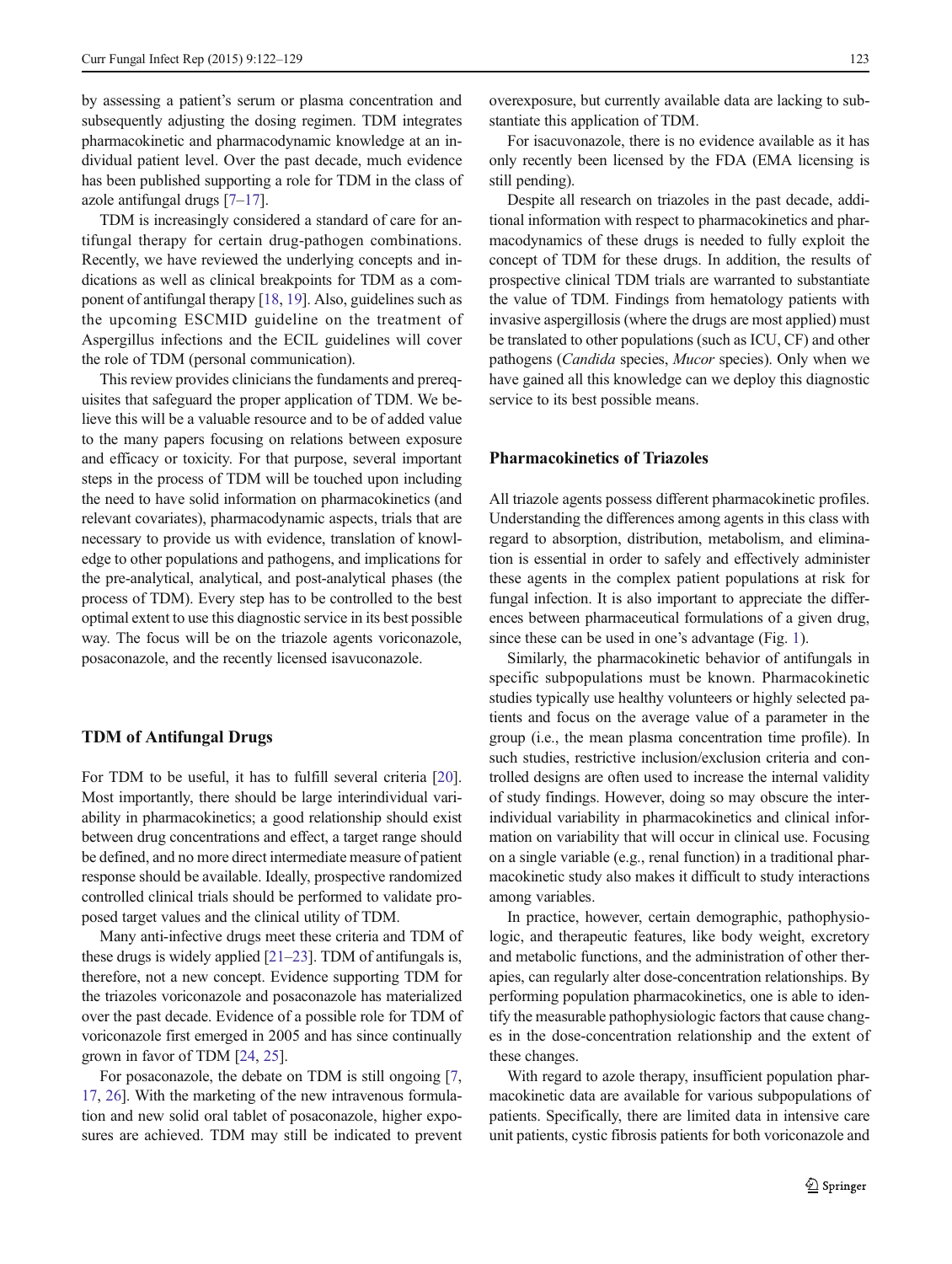<span id="page-2-0"></span>

posaconazole. Voriconazole pharmacokinetic data are well documented in pediatric patients, but data on posaconazole in this population are lacking. Fortunately, a vast amount of pharmacokinetic data for posaconazole and voriconazole in adult hematology patients exist [[9,](#page-6-0) [27](#page-7-0)–[33\]](#page-7-0). Data on isavuconazole are not yet extensively available.

These data are urgently needed to build population pharmacokinetic models and to reveal factors associated with variation in specific populations that can assist in decision-making. Once population parameters are known, interpretations for an individual patient can be made to help define optimal dosing regimens needed to achieve predefined target. Furthermore, it helps in interpretation of results returned from the pharmaceutical laboratory. This aspect is addressed with antifungal therapeutic drug monitoring.

# Pharmacodynamics of Triazoles: Clinical **Breakpoints**

Patients achieving high concentrations of azole drugs may show improved response to therapy but may also be at higher risk for toxicity. Conversely, patients achieving lower concentrations may have reduced therapeutic response but subsequently be at lower risk for adverse events. The safe and effective target concentrations (or "therapeutic window") for most antifungals have not been definitely established. The questions remain: how can one identify those breakpoints that best fit the population at risk or having invasive fungal disease?

Many large trials have not addressed the relation between dose and effect [[34](#page-7-0)–[38](#page-7-0)]. Ideally, studies, particularly those involving the azoles should include a (post hoc) pharmacokinetic and pharmacodynamic analysis to identify a relation between concentration and effect or toxicity and help define initial estimates for target concentrations because dose does not correlate with plasma concentrations for voriconazole and posaconazole. Without these trials being, it is almost impossi-

ble to identify clinical breakpoints. There is an important need for regulatory agencies to require such analyses from the pharmaceutical industry thereby providing more insight into possible clinical breakpoints. To date, with a few exceptions, a gap exists in that few pharmaceutical industry research initiatives are designed to conduct such research [[7](#page-6-0), [28](#page-7-0), [39](#page-7-0)]. Commercially, the need to conduct TDM carries a negative perception because it adds to the cost of using the drug. Conversely, clinically, TDM is viewed positively because it is a tool used to further improve individual therapy.

### The Need for TDM Trials for Antifungal Drugs

More studies are warranted to assess the value of TDM of antifungal drugs in both the setting of primary or secondary prophylaxis and primary or salvage treatment. A voriconazole TDM trial in the setting of invasive aspergillosis is ongoing in the Netherlands, but voriconazole TDM also needs to be validated in the setting of prophylaxis.

With the advent of newer dosage forms presents the ideal opportunity to start a posaconazole international TDM trial investigating and validating the clinical breakpoints of posaconazole for prophylaxis and therapy. An international trial rather than one limited to one country would be needed because large numbers of patients will be required to make valid statements regarding prophylaxis cutoff values as well as therapeutic targets. When initiating a TDM trial to validate clinical breakpoints, it is crucial not to start to early as preliminary breakpoints may change with emerging evidence. Such trials should also not be delayed, because eventually all physicians may become acquainted with TDM of posaconazole even when it is not warranted. When such familiarity is reached, performing a TDM study may be considered unethical.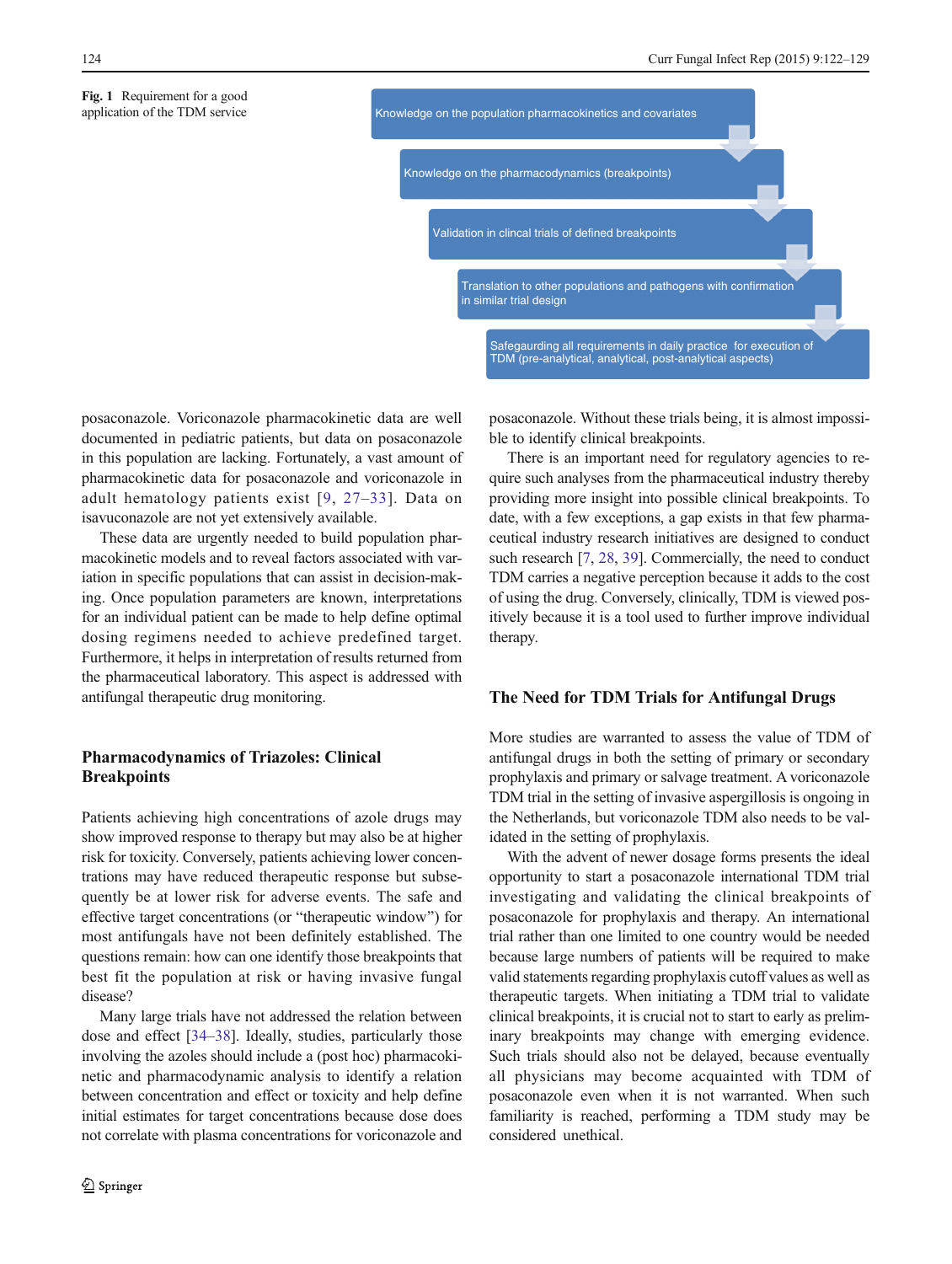# <span id="page-3-0"></span>Translation of TDM Knowledge into Clinical Practice: How to Translate Findings from TDM in One Host with One Bug, to Another Host with Another Bug?

Once the results from the TDM trial in, for instance, hematology patients with invasive aspergillosis are obtained, how do such data translate to other populations like intensive care patients with invasive aspergillosis or to hematology patients with an invasive candidiasis or a mucormycosis? Do the same criteria and breakpoints still apply?

These questions are difficult to answer. Knowing the pharmacokinetics in the target population by measuring plasma concentrations will circumvent problems such as malabsorption or low plasma concentrations in patients with increased volumes of distribution. Measuring plasma concentrations will enable making preventive measures to avoid subtherapeutic exposure or unnecessary toxicity. Performing TDM will help address pharmacokinetic differences between different patient populations.

Differences in pharmacodynamics are more difficult to address. Ideally, the same study is performed in other populations and patients with other causative microorganisms. In practice, the same breakpoints can be used for more susceptible species such as *Candida albicans* and perhaps for nonneutropenic patients, in whom the immune system and antifungal therapy will target the invasive mycosis. Yet, this will not provide the ultimate scientific evidence, and other challenges may exist including how to deal with polymicrobial infections, microorganisms with reduced susceptibility, and patients with combination therapy.

As there are two pharmacodynamic endpoints, one for efficacy against the pathogen and one for human toxicity, attention must be paid also to the latter. With regard to toxicity, subjective translations from one population to another are more straightforward.

Even if the ideal TDM study for every condition has been conducted, it should be noted that the notion of a therapeutic range is more a probabilistic concept than an absolute entity. It represents a range of drug concentrations within which the probability of a desired clinical response is relatively high and the probability of unacceptable toxicity is relatively low. In addition, extrapolating findings based on population research to the individual is challenging. Some patients respond effectively below the therapeutic range, whereas others need concentrations above it. Similarly, some patients experience toxic reactions within the therapeutic range. Common sense and sound clinical judgment must remain the cornerstone of a patient's treatment, and TDM is a diagnostic tool that may help explain the clinical course of a patient.

## TDM as a Process

Performing TDM must be considered as a complex process in which all phases must be known to the users involved (Fig. 2). Specifically, TDM must be considered a multidisciplinary process. All professionals involved, from nursing staff and physicians to analytical staff, pharmacologist, and pharmacist, all carry specific responsibilities. Each and every one must be aware of the interrelated steps that need to be most advantageous setup to safeguard the proper use of TDM.

The clinician must use results from TDM to answer the clinical question they raised when the measurement was ordered. Clinical pharmacists/pharmacologists can provide an interpretation of plasma drug concentration and make recommendations on how to optimize patient dosages. The clinical microbiologist can provide input with regard to susceptibility of cultured species. All three professionals must be acquainted with the population for which the test is ordered and have sufficient knowledge on the individual's background. Only when a clinician works closely with the clinical pharmacist

Fig. 2 TDM as a process: "the total testing process" with 3 components and 11 steps (adapted and modified from [[48\]](#page-7-0)

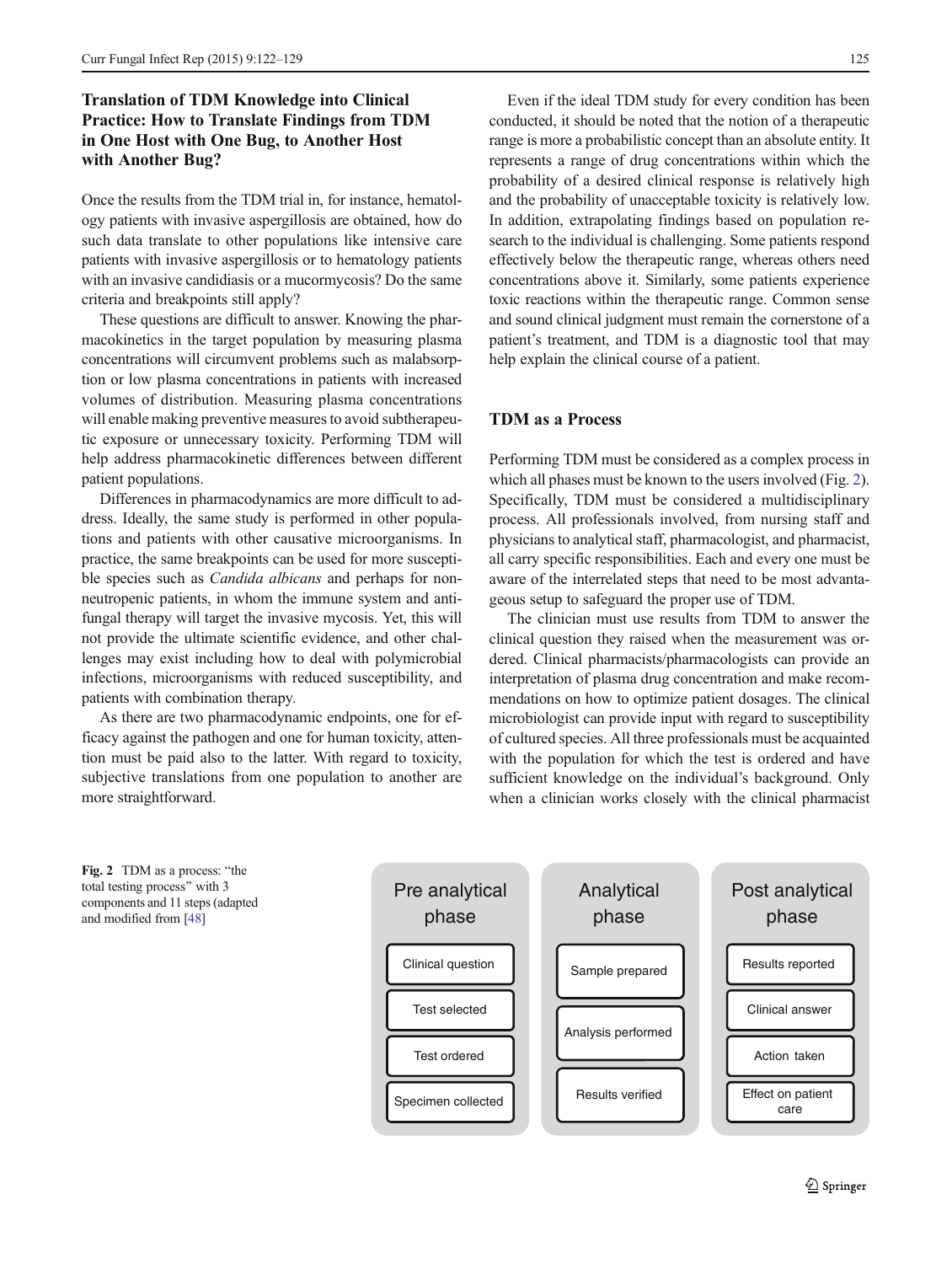and microbiologist, the multidisciplinary approach of TDM of antifungals can be beneficial.

Once established, adherence to guidelines on TDM is crucial in obtaining the optimal result for the individual. TDM emphasizes that pharmacokinetic-guided dose recommendations should not be viewed simply as a numerical value for plasma drug concentrations. Training and teaching of everybody involved is thus an essential requirement and must be done not only when setting up this service but moreover also during the wide application of TDM.

The process of TDM involves basically three phases. These phases involve a pre-analytical phase, an analytical phase, and a post-analytical phase. Each individual phase is subdivided into substages as illustrated in Fig. [2](#page-3-0).

The Pre-analytical Phase How early can we draw a TDM sample: The therapeutic range for a drug is based on steadystate plasma concentrations. Concentrations drawn too soon after a dosage regimen has been started or changed and may provide misleading information. In the case of voriconazole, a first sample can be drawn on day 3 of therapy. But for posaconazole, steady-state conditions are only reached by days 7–10. Earlier assessment of plasma concentrations will facilitate making timely interventions and bring decisions to a prior time point. An algorithm has been suggested to determine samples early after the start of therapy (day 3) and targeting a lower concentration that will eventually result in a final target concentration under steady-state conditions [[7\]](#page-6-0). More importantly, software is now available for dose predictions.

At What Time Point Should We Draw the Sample The sampling time will influence outcomes from TDM specifically in drugs with a very short half-life such as voriconazole. In previous studies, TDM sampling for voriconazole have often been performed randomly, which makes interpretation of the results difficult [[24,](#page-7-0) [25\]](#page-7-0). The ultimate sampling scheme would encompass a certain amount of sampling moments that would best predict total exposure (area under the concentration versus time curve), but this method is considered unfavorable for many reasons such as patient burden, required nursing time, and complex logistics. In routine practice, the most common sampling moment is just prior to the next dose (trough concentrations or  $C_{\text{min}}$ ). Using a single sample will reduce costs and more importantly will reduce patients' burden due to frequent sampling. Since trough concentrations correlate with exposure, this provides a measure that in clinical practice can be easily introduced. Posaconazole has a very long terminal half-life. Therefore, peak and trough concentrations differ minimally, especially with frequent dosing (i.e., three or four times daily). Sampling at trough concentrations is therefore not necessary but may only be preferred from a practical point of view.

The Analytical Phase The basis for clinical pharmacokinetic research and TDM is the availability of an accurate, precise, sensitive, and selective analytical method for the quantitative determination of azole antifungal drugs and their metabolites in plasma/serum, with additional methods for other matrices such as plasma, urine, cerebrospinal fluid, and tissue if possible [[40](#page-7-0)–[42](#page-7-0)]. In addition, analytical methods for measurement of free, protein unbound antifungal drugs will provide insight into the amount of protein binding under certain circumstances and enable the measurement of active drug, since only free drug can exert a pharmacological effect. Assays have to be validated according to the current requirements for validation of bioanalytical assays [\[34](#page-7-0)]. To help identify sources of errors and to further improve analytical methods, participation in an ongoing proficiency testing program is recommended [\[35](#page-7-0)]. Results from a recent 5-year analysis of an international proficiency testing program show that 1 out of 5 analyses lie outside the predefined range of 80 to 120 % of the weighed-in concentrations indicating an improper report on the concentration [[36](#page-7-0)]. The performing laboratory is the main determinant of inaccuracy, suggesting that internal quality assurance is pivotal in preventing inaccuracies, irrespective of the antifungal drug measured, concentration, and analytical equipment. There is a strong need for an ongoing proficiency testing program to further improve the analytical methods for routine patient management.

Post-analytical Phase Interpretation of the results can be done preferably by a clinical pharmacist/pharmacologist who is aware of all critical information as only then can a solid advice be given. This information involves, among others, knowledge on sampling time (directly after loading dosage or during a steady state) and knowledge on the population (neutropenic, CF, ICU), patient details (disease, phase of treatment, mucositis, drug interactions), therapeutic range for the specific population, and pathogen combination. Most importantly, the professional should maintain knowledge on developments and relevant discussion in literature. The advice from the clinical pharmacologist must be brought into practice by the clinician and the microbiologist must be informed (this can be done in a wide variety of ways). Assuring adequate effect on the patient is the clinician's responsibility. Not achieving the desired result must prompt repetition of the previous cycle of steps.

Software that helps to define optimal dosing strategies are currently available or under development (i.e., MwPharm, DoseMe, BestDose). Using this software allows early clinical decision-making as one does not have to wait until steady state has been reached. The models defined will assist in making predictions under steady-state conditions. In addition, with a single or preferably multiple measurements that serve as prior input, an area under the concentration time curve can be calculated. All prior inputs will also serve for model refinement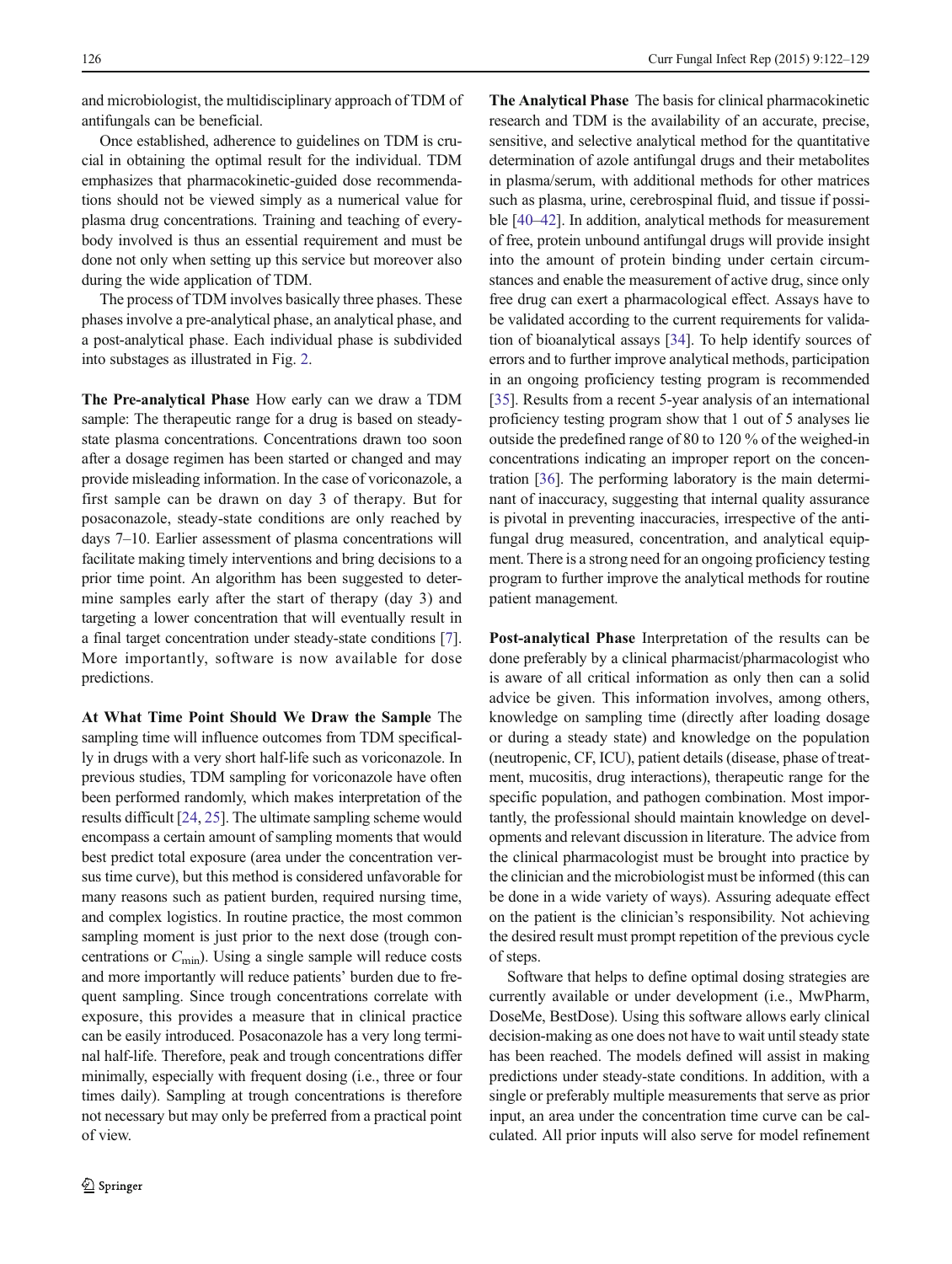(for the population) and predictions for the individual done at a later stage. Another advantage is that non-trough concentrations can be used as input to predict extrapolated trough concentrations or AUC under the condition that administration and sampling time are recorded adequately.

Lastly, the frequency of sampling remains subject to ongoing debate. One single sample is not considered TDM and will not provide the necessary input on a patient's intraindividual pharmacokinetic variability. When TDM is commenced, this means multiple interventions over time are sometimes necessary to achieve target concentrations to remain within the therapeutic range. As mentioned previously, there is substantial intraindividual variation in triazole drug concentrations over time. Due to this high intrasubject variability, an optimal sampling frequency has to be determined to timely adjust dose in order to achieve concentrations within the target range. A good starting point would be to perform TDM once or twice a week shortly after initiation of therapy. This can be reduced to once every 2 weeks when the patient is clinically improving or even less frequent when the patient is no longer in the hospital. Changes in clinical condition or when interacting drugs are introduced may prompt for more frequent sampling even when therapy has been given already for a longer period of time.

## Conclusion

TDM of Antifungal Drugs in the Future The issues discussed provide opportunities for future research in the next couple of years. But what about a long-term forecast? Where will we stand in 10 years? Will all be the same or does the current research help us to induce a change in the way TDM is used? Again, several steps are crucial: (1) industry must fulfill a prominent role in gathering data on breakpoints, (2) optimal initial dosing regimens must be known for the specific subpopulation, (3) sample assessment must be brought to the absolute earliest time after treatment initiation, and finally (4) new sampling techniques must be developed to provide the basis for continuous monitoring. All steps are detailed in the next paragraph.

The Role of the Pharmaceutical Industry At this time point, TDM is warranted since the current dosing regimens do not fit the individual. Some antifungals have been licensed at a dose that subsequently has been changed. For example, both the adult and pediatric dosing guidelines of voriconazole have changed since market introduction. This indicates that some antifungals were marketed lacking sufficient data to identify the optimal dosages in specific cohorts of patients. Unfortunately, antimicrobial research has diminished for a variety of reasons [[37\]](#page-7-0). Investigator-initiated research lack the scale needed to generate sufficient data. Therefore, the pharmaceutical industry should perform large clinical trials to further elucidate pharmacokinetic and pharmacodynamic behavior of drugs in special patient populations. Large clinical trials need to incorporate pharmacokinetic research instead of only investigating the effect of dose on outcome [\[38](#page-7-0), [43](#page-7-0)–[45\]](#page-7-0). It is unclear from these studies if failure to respond to therapy originates from underexposure or toxic exposure since plasma concentrations are unknown. This research should be performed before or very short after market authorization.

Delay At the moment, TDM can be considered a diagnostic tool. Diagnostics may be useful to detect a change in a clinical condition such as an infection or in the case of TDM a sub- or supra-therapeutic exposure. Unfortunately, diagnostics always follow a change in clinical condition that necessitates frequent monitoring. The inherent downside of TDM is the possible delay in first-time assessment as well as follow-up assessments. This may be due to pharmacokinetic aspects (i.e., steady state not reached), cost aspects, as well the availability of in-house testing facilities. A delay in the possibility to timely determinate too low or too high exposure may have clinical consequences. It has been repeatedly shown that delay in the initiation of antifungal therapy and inadequate exposure are independently associated with increased hospital mortality.

Upfront Adequate Dosing We must orchestrate our knowledge derived from population pharmacokinetic models to seek for a probabilistic (or stochastic) model to upfront give the patient the optimal dose based on specific patient features (identified covariates). This implies that we would switch from TDM as a concentration-guided dosing tool to an approach where the drug concentration could be used as a validation set of an individualized dosing advice and thereby bringing it to earlier time point with subsequent reduction in host risk. Also, whenever possible, an attempt should be made to integrate pharmacodynamic parameters such as a pathogen's MIC. This approach, with a tailored dose followed by validation of target concentrations, will be performed very soon (i.e., 2 or 3 days) after the start of therapy. Inherent to whatever new approach is chosen, we may not be able to identify all factors that cause changes in PK/PD. In other words, a residual error will always be present and unforeseen changes in the clinical situation will prompt for new assessments of concentrations. But I strongly believe that we should put effort into bringing this diagnostic tool to an earlier time point after initiation of therapy with a tailored dose.

New Sampling Techniques Unfortunately, many times sampling refrains to the setting of clinical monitoring and the patients are lost to follow-up after leaving the hospital. Also, monitoring in a home-based setting might be hindered by the difficulty of obtaining easy venous access, patient discomfort, technical issues such as instability of the drug sample, and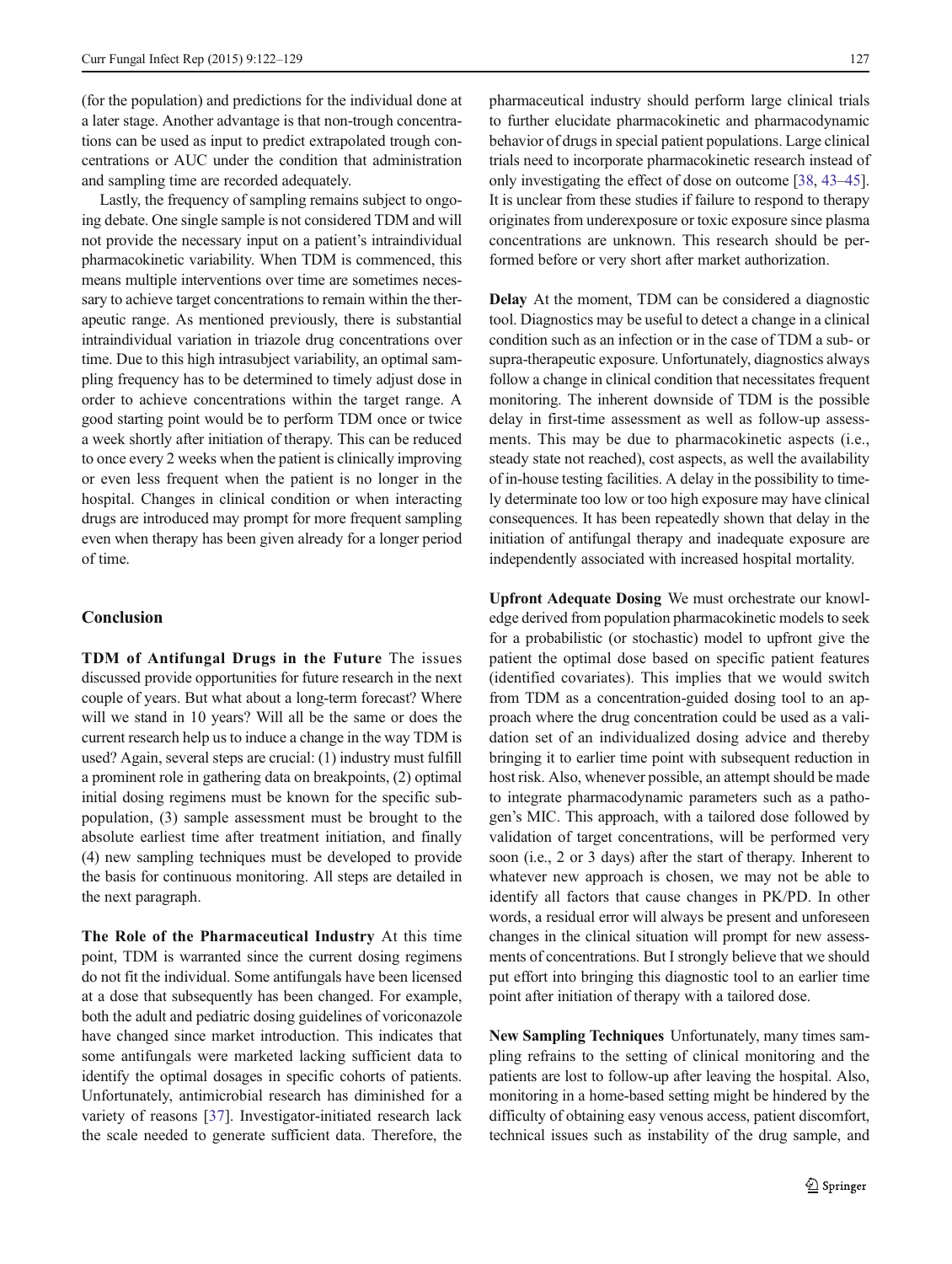<span id="page-6-0"></span>logistical problems. All these may be solved by applying the new sampling technique termed dried blood spot (DBS) sampling. In DBS sampling, blood is obtained via a finger prick with an automatic lancet. With clear instructions and after adequate training, patients administer this finger prick themselves. The sample is then dried and sent by regular post to the laboratory for analysis. The technique is well established for applications such as neonatal screening for inborn diseases, but has recently experienced a surge of interest in the context of therapeutic drug monitoring (TDM). This technique is very suitable not only for continuous monitoring at home but also for the purpose of pharmacokinetic research outside the hospital. Furthermore, it allows clinicians and other health care workers who do not have access to onsite facilities to send the samples by regular mail to a reference laboratory. Currently, the Radboudumc has such an assay available supporting this approach. Other similar initiatives have been reported in literature [\[46,](#page-7-0) [47\]](#page-7-0).

In summary, clinical pharmacological research of antifungal drugs remains highly relevant for the individualization of treatment of patients. The challenges of TDM of antifungal drugs in a wide cohort of patients provide an interesting opportunity and challenge for future research to further optimize the individual's treatment. Knowledge on each individual step in this process, and the optimization of these steps, will allow for optimal application of this diagnostic service.

Acknowledgments This work is supported by [http://www.](http://www.fungalpharmacology.org/) [fungalpharmacology.org](http://www.fungalpharmacology.org/)

#### Compliance with Ethics Guidelines

Conflict of Interest Roger J.M. Brüggemann and Rob E. Aarnoutse declare that they have no conflict of interest.

Human and Animal Rights and Informed Consent This article does not contain any studies with human or animal subjects performed by any of the authors.

Open Access This article is distributed under the terms of the Creative Commons Attribution 4.0 International License (http:// creativecommons.org/licenses/by/4.0/), which permits unrestricted use, distribution, and reproduction in any medium, provided you give appropriate credit to the original author(s) and the source, provide a link to the Creative Commons license, and indicate if changes were made.

#### **References**

- 1. Cornely OA, Maertens J, Winston DJ, Perfect J, Ullmann AJ, Walsh TJ, et al. Posaconazole vs. fluconazole or itraconazole prophylaxis in patients with neutropenia. N Engl J Med. 2007;356(4): 348–59.
- 2. Ullmann AJ, Lipton JH, Vesole DH, Chandrasekar P, Langston A, Tarantolo SR, et al. Posaconazole or fluconazole for prophylaxis in severe graft-versus-host disease. N Engl J Med. 2007;356(4):335– 47.
- 3. Herbrecht R, Denning DW, Patterson TF, Bennett JE, Greene RE, Oestmann JW, et al. Voriconazole versus amphotericin B for primary therapy of invasive aspergillosis. N Engl J Med. 2002;347(6): 408–15.
- 4. Maertens J, Marchetti O, Herbrecht R, Cornely OA, Fluckiger U, Frere P, et al. European guidelines for antifungal management in leukemia and hematopoietic stem cell transplant recipients: summary of the ECIL 3–2009 update. Bone Marrow Transplant. 2011;46(5):709–18.
- 5. Walsh TJ, Anaissie EJ, Denning DW, Herbrecht R, Kontoyiannis DP, Marr KA, et al. Treatment of aspergillosis: clinical practice guidelines of the Infectious Diseases Society of America. Clin Infect Dis. 2008;46(3):327–60.
- 6. Rowland M, Tozer TN. Clinical pharmacokinetics and pharmacodynamics. Baltimore: Publisher LWW; 2011.
- 7. Jang SH, Colangelo PM, Gobburu JV. Exposure-response of posaconazole used for prophylaxis against invasive fungal infections: evaluating the need to adjust doses based on drug concentrations in plasma. Clin Pharmacol Ther. 2010;88(1):115–9.
- 8. Park WB, Kim NH, Kim KH, Lee SH, Nam WS, Yoon SH, et al. The effect of therapeutic drug monitoring on safety and efficacy of voriconazole in invasive fungal infections: a randomized controlled trial. Clin Infect Dis. 2012;55(8):1080–7.
- 9. Dolton MJ, Brüggemann RJ, Burger DM, McLachlan AJ. Understanding variability in posaconazole exposure using an integrated population pharmacokinetic analysis. Antimicrob Agents Chemother. 2014;58(11):6879–85.
- 10. Dolton MJ, Ray JE, Chen SC, Ng K, Pont L, McLachlan AJ. Multicenter study of posaconazole therapeutic drug monitoring: exposure-response relationship and factors affecting concentration. Antimicrob Agents Chemother. 2012;56(11):5503–10.
- 11. Dolton MJ, Ray JE, Chen SC, Ng K, Pont LG, McLachlan AJ. Multicenter study of voriconazole pharmacokinetics and therapeutic drug monitoring. Antimicrob Agents Chemother. 2012;56(9): 4793–9.
- 12. Dolton MJ, Ray JE, Marriott D, McLachlan AJ. Posaconazole exposure-response relationship: evaluating the utility of therapeutic drug monitoring. Antimicrob Agents Chemother. 2012;56(6): 2806–13.
- 13. Pascual A, Calandra T, Bolay S, Buclin T, Bille J, Marchetti O. Voriconazole therapeutic drug monitoring in patients with invasive mycoses improves efficacy and safety outcomes. Clin Infect Dis. 2008;46(2):201–11.
- 14. Pascual A, Csajka C, Buclin T, Bolay S, Bille J, Calandra T, et al. Challenging recommended oral and intravenous voriconazole doses for improved efficacy and safety: population pharmacokineticsbased analysis of adult patients with invasive fungal infections. Clin Infect Dis. 2012;55(3):381–90.
- 15. Welzen ME, Brüggemann RJ, Van Den Berg JM, Voogt HW, Gilissen JH, Pajkrt D, et al. A twice daily posaconazole dosing algorithm for children with chronic granulomatous disease. Pediatr Infect Dis J. 2011;30(9):794–7.
- 16. Brüggemann RJ, van der Linden JW, Verweij PE, Burger DM, Warris A. Impact of therapeutic drug monitoring of voriconazole in a pediatric population. Pediatr Infect Dis J. 2011;30(6):533–4.
- 17. Campoli P, Perlin DS, Kristof AS, White TC, Filler SG, Sheppard DC. Pharmacokinetics of posaconazole within epithelial cells and fungi: insights into potential mechanisms of action during treatment and prophylaxis. J Infect Dis. 2013;208(10):1717–28.
- 18. Seyedmousavi S, Mouton JW, Melchers WJ, Bruggemann RJ, Verweij PE. The role of azoles in the management of azoleresistant aspergillosis: from the bench to the bedside. Drug Resist Updat. 2014;17(3):37–50.
- 19. Seyedmousavi S, Mouton JW, Verweij PE, Brüggemann RJ. Therapeutic drug monitoring of voriconazole and posaconazole